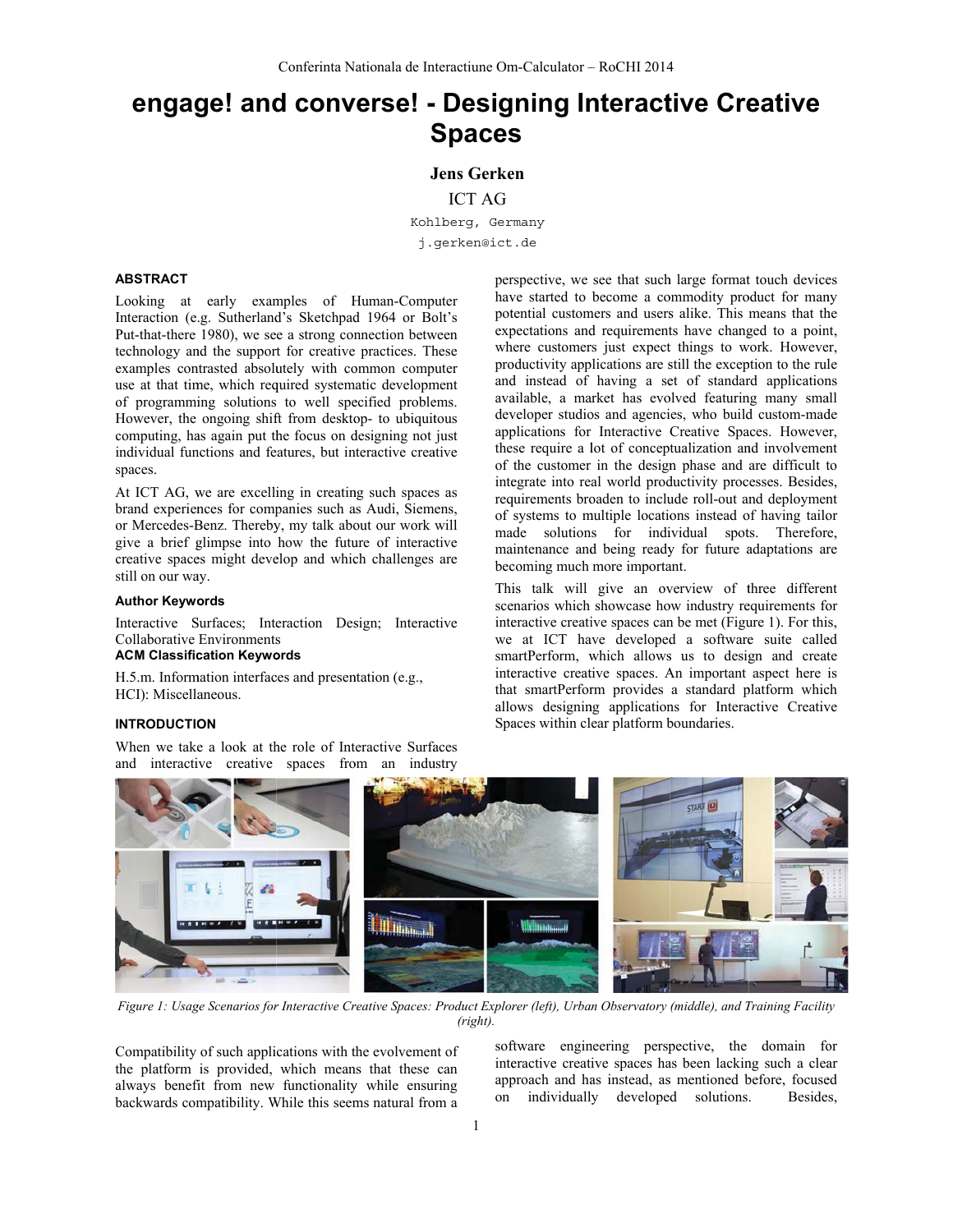smartPerform incorporates an "End User Development" approach [7] to make sure that customers don't depend on individual programmers for future maintenance and extension work. For this, the platform combines a WYSIWYG UI Composer with a powerful event-driven Logic Designer – both of them working purely on a graphical and configuration level. smartPerform, while being a commercially available product, has its roots in ongoing research work. R&D therefore is constantly injected by both the latest developments and innovations from industry and from research.

The basic idea for the smartPerform platform stems from the research around the ZOIL framework [4]. One of its main goals was to put away those "mazelike" interfaces, as Raskin puts it [8], which are the result of cluttered information across multiple applications and in abstract hierarchies, such as the file system. These put "a great cognitive load for navigating, finding information, or managing windows" on the user [4]. The ZOIL approach tackles these issues with a zoomable, object-oriented interface style (see Figure 2).



Figure 2: Zoomable User Interface (ZUI)

The smartPerform platform pushes that forward, as the UI Composer (UIC) allows the creation and design of zoomable information spaces without any programming skills in a What You See Is What You Get manner (Figure 3).



Figure 3: WYSWG UI Composer (UIC)

Besides, the smartPerform platform has been influenced by the research around visual data-flow programming interfaces [6]. This is represented in the platform's eventbased Logic Designer (ELD), which allows the implementation of complex application behaviors, network and sensor communication (Figure 3).



Figure 4: Event-Based Logic Designer (ELD)

#### **SCENARIOS OF USE**

The functionalities of the UIC and the ELD complement each other allowing a new way to implement heterogeneous usage scenarios. The range of possible implementations is manifold, starting with interactive table-top devices, e.g. as walk-up-and-use devices for trade-shows, corporate reception areas, retail stores, or museums; goes on to large, interactive and orchestrated brand environments and eventually ends in productive environments, such as training and meeting facilities. We have picked three example scenarios to illustrate how the combination of UIC and ELD work in practice and showcase the benefits these provide. All scenarios are based on real world projects which have been carried out with the smartPerform platform.

## **Product Explorer**

In our scenario, a company would like to welcome its customers and guests in a modern, interactive environment which should be used to hold meetings and explain about the companies' products and services. As the company produces physical products, it aims at blending the analogue and digital world  $-$  still showcasing the real product but enhanced with digital information. A table-top device is chosen in combination with a vertical display to have both, user engagement as well as a presentation environment unified (see Figure 1, left).

With the smartPerform platform, the UIC is used to build up an application which showcases all products enhanced with media, such as images, videos, and tech specs. The ELD on the other hand is then used to connect an RFID input to the application. Thereby, putting the real product, tagged with an RFID chip, on a certain spot of the tabletop, zooms the application to the corresponding area of the interface, showcasing the digital information. The UIC allows the company to edit the content available for each product and also add new products. The ELD allows a flexible configuration of the available RFID chips. Thereby, the application can easily be extended with new chips for new products or further customized to be brought into different environments. For example, the company would like to use it on a trade show in the US with just a handpicked number of products available on site.

Since the ELD is tightly integrated with the UIC, it also opens up the design space for using the same technology differently, for example providing sales personal with RFID chips to authenticate themselves at the table-top and provide access to just those products each user specializes.

# **Urban Observatory**

In our second scenario, a city would like to create a working and presentation environment, which allows them to improve their urban development and planning processes – an urban observatory. In this environment, different applications which give access to a variety of data streams and visualizations should be available. A large touch-enabled video wall should be used to visualize all the information. A physical model of the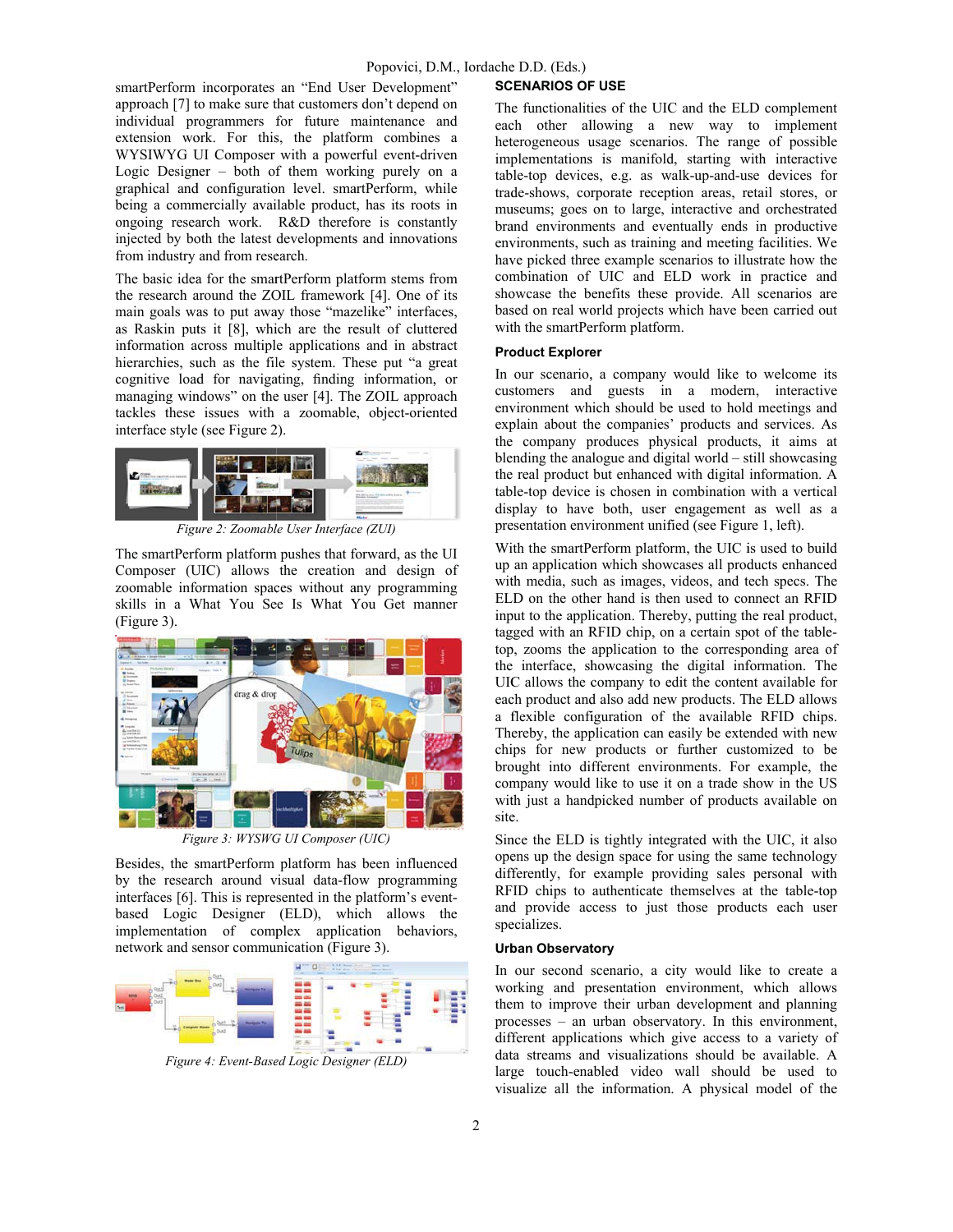city's topography allows different data layers to be projected on its surface, e.g. the city's energy network or crime rate distribution (see Figure 1, middle). The smartPerform platform provides the tool to unify all the applications and interactions. First, all the different applications can be started from within the smartPerform platform, so that it serves as the portal to all the information available. Second, the UIC is used to create presentation applications which features some selected graphs and results from the analysis process, so that they can be presented and discussed with an audience. Third, the smartPerform platform is tightly coupled via the ELD with the projection system for the physical model of the city. Thereby, accessing a certain graph will tell the projection system to display the corresponding information layer on the model. This makes the presentation of the analyses results a smooth and fascinating experience. For remote operation, a tablet device is also equipped with smartPerform and the ELD is used to synchronize the tablet and the video-wall. Thereby, the interaction on the tablet is forwarded and replicated on the video wall – a fast and robust remote control.

# **Training facility**

In the last scenario, a corporate provider of business training courses and seminars is about to launch a new building with roughly 50 training rooms. They expect 1000 different lecturers a year and more than 20000 students. All rooms are equipped with state of the art A/V technology, including 80" screens with multitouch for presentation, digital visualizers, and digital room control systems for lighting and blinds.

The smartPerform platform is used to create an application which gives the lecturer an easy way to control all the technology while also being able to access their content and use interactive annotation in every second (see Figure 1, right). With the UIC, the overall design of the application is created and static content is integrated, e.g. general event information. Live video sources from the A/V system are integrated as well, allowing the user to access the screen of their laptop or of a digital visualizer by the press of a button. The smartPerform platform provides annotation capabilities for all content and sources, thereby creating a powerful interactive whiteboard.

The ELD component allows synchronizing certain containers on the interface with the file system on a server. Thereby, preloaded-content from lecturers is available on the interface without any further manual integration. Besides, smartPerform uses its real-time XML interface to connect to the room and event booking system, thereby getting the information which digital devices are available for the lecture or which additional rooms are connected. The ELD then dynamically adjusts the commands it sends to the A/V system to control the routing of the A/V signals connected in the room. A central smartPerform server allows managing and updating both the interface via the UIC and the logic via the ELD; therefore, reducing operating costs and maintaining the flexibility to change or enrich the A/V equipment.

For the lecturers and the students, smartPerform provides a unifying interface which allows managing and enriching the whole lecture in a novel and unmatched way.

# **CONCLUSION**

Our practical experience has shown that the market for Interactive Creative Spaces is moving on from individually designed and specialized presentation places to operational business areas, where productivity, maintenance, and integration into existing processes play an even bigger role. We think that the four domains of designing Blended Interaction [5], as presented by Jetter et al. 2014, can serve as guidance to further tailor software tools for Interactive Creative Spaces. Those four domains cover the areas of 1.) individual interaction, 2.) social interaction, 3.) workflow, 4.) physical environment. While 1.) and 2.) have been addressed in a variety of research works, 3.) and 4.) still provide a challenge. Supporting business workflows for example requires developers and interaction designers alike to consider the whole process chain which includes many different systems and activities, many of them which cannot be altered. Therefore, Interactive Creative Spaces have to blend seamlessly into those workflows. In our third example for training facilities, we faced similar challenges, as the technology had to blend into the individual teaching workflow of each lecturer, including much more activities than just interacting with technology. Considering and designing for the physical environment will prove to be equally important, as technology becomes more and more ubiquitous. Therefore, systems need to have open interfaces to communicate with and react upon each other as well as on the users [3]. Similar to our second example, the Urban Observatory, the experience and productivity does not stem from one individual interactive system but from all systems working in concert within the physical environment. But what is specifically designed as a neat effect today will be expected by the user as a typical and smart application behavior tomorrow.

#### **REFERENCES**

- 1.Bederson, B. (2011): The promise of zoomable user interfaces, Behaviour & Information Technology, 30:6, 853-866
- 2.Gerken, J., König, W. & Jetter, H. (2013). Key to success: Using Zoomable UIs on Interactive Surfaces in Real-World Corporate Scenarios. I-COM, 12(3), pp. 1- 61.
- 3.Greenberg, S.; Marquardt, N.; Ballendat, T.;Diaz-Marino, R.;Wang, M.; 2011. Proxemic interactions: the new ubicomp?. interactions 18, 1; 42-50.
- 4.Jetter, H.-C.; Zöllner, M.; Gerken, J. & Reiterer, H. (2012): Design and Implementation of Post-WIMP Distributed User Interfaces with ZOIL, International Journal of Human-Computer Interaction, 28:11, 737- 747
- 5.Jetter, H.-C.; Reiterer, H.; Geyer, F.; 2014. Blended Interaction: Understanding Natural Human-Computer